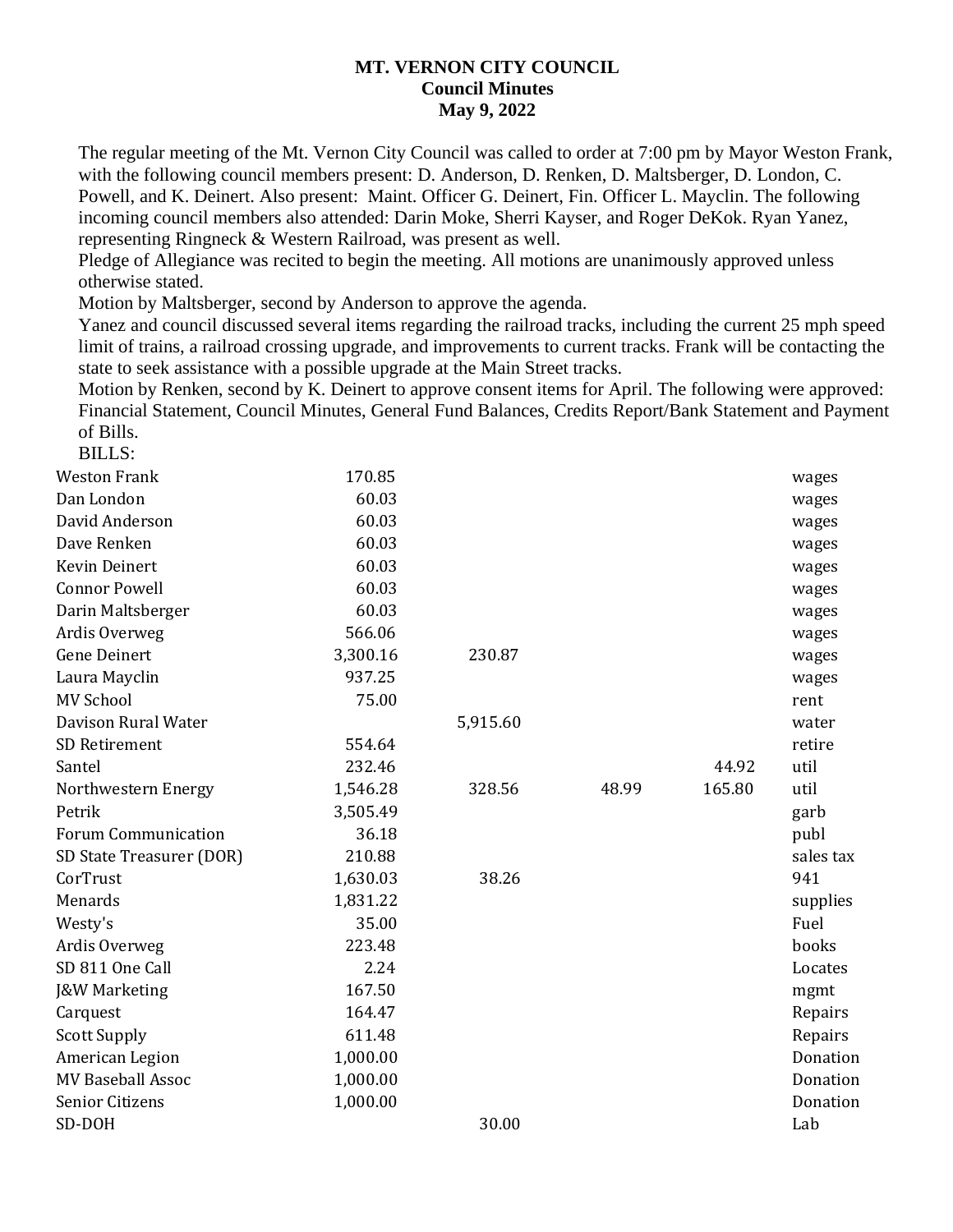| 152.95<br>Newman Signs    |       |          | Repairs    |
|---------------------------|-------|----------|------------|
| Dakota Pump               |       | 1,576.57 | Repairs    |
| Henke Tractor<br>1,334.70 |       |          | Repairs    |
| 199.39<br>Runnings        |       |          | Repairs    |
| Gene Deinert Exp          | 21.22 |          | Conference |
| Wheelco<br>18.92          |       |          | Repairs    |
| A&G Diesel<br>28.81       |       |          | Repairs    |
| 126.62<br>Cortrust Visa   |       |          | Postage    |

## OLD BUSINESS

- 1. Frank informed council he is working with Davison County to get the contract for deed for the fire hall. He advised that he has a new person to clean the hall, Kalissa Mayclin. G. Deinert will contact Mitchell Roofing to see when they will be starting repairs on The Hall. We got the new chairs and tables, which were donated by Jackrabbit Farms. A special thank you to Jackrabbit Farms for their generous donation.
- 2. London gave an update on code enforcement, saying some places have definitely improved. He will be going over all of this with the incoming council representative in charge of code enforcement.
- 3. Council reviewed and signed the Mt. Vernon Chip Seal Project that was submitted by Brosz.
- 4. ARPA funds were reported to the government as necessary. We will receive the second half of these funds this year.
- 5. Council will be holding Citywide Cleanup Saturday, May 14. It will be located at the south end of Main Street at Railroad Street.

## NEW BUSINESS

- 1. G. Deinert sends gratitude to the students of Mt. Vernon School for helping clean up the city.
- 2. Mayclin reported several issues with the post office recently, where mail is no longer being delivered to certain addresses in town. Anyone in town without a mailbox on site needs to change their addresses to PO Boxes, or mail items will be returned. The District III Meeting will be May 25, 2022 @ the 4H building.
- 3. Darin Moke, Sherri Kayser, and Roger DeKok were sworn in to represent their wards.
- 4. Officers will remain the same. Dave Anderson remains president and Connor Powell remains the Vice President.
- 5. Moke represents the Code Enforcement Department. Kayser represents Parks Department. DeKok represents Garbage Department.
- 6. Motion by Renken, second by Powell to approve the 2021 Annual Report.
- 7. Motion by Anderson, second by Renken to approve the liquor license for Westy's.
- 8. Motion by Renken, second by DeKok to approve the building permit for Ron and Pat Deinert.
- 9. There is no need to apply for mosquito grant this year, as we have plenty left from last year.
- 10. Motion by Anderson, second by Renken to agree to cover 10% of the cost of repairing the railroad crossing at Earl and Hwy 16, which is \$4,000. There was one dissenting vote: Connor Powell. This money will come from Economic Development Department. The city will pay when the work is complete. The anticipated start will be in July.
- 11. There are quite a few homes that are shown in the flood plain, per the new FEMA maps. If these changes become permanent, residents will be impacted with flood insurance costs. Council plans to let residents know if they are impacted by this, prior to the maps being published, so they can have a head start on obtaining flood insurance.
- 12. We have had complaints about noise issues. Residents should be respectful of their neighbors with noise. The sheriff's department has been notified and will be watching the areas in question.
- 13. Executive Session for personnel and legal SDCL 1-25-2.1 and 2.3. was not necessary.

Motion by Moke, second by Kayser to adjourn at 8:25 p.m.